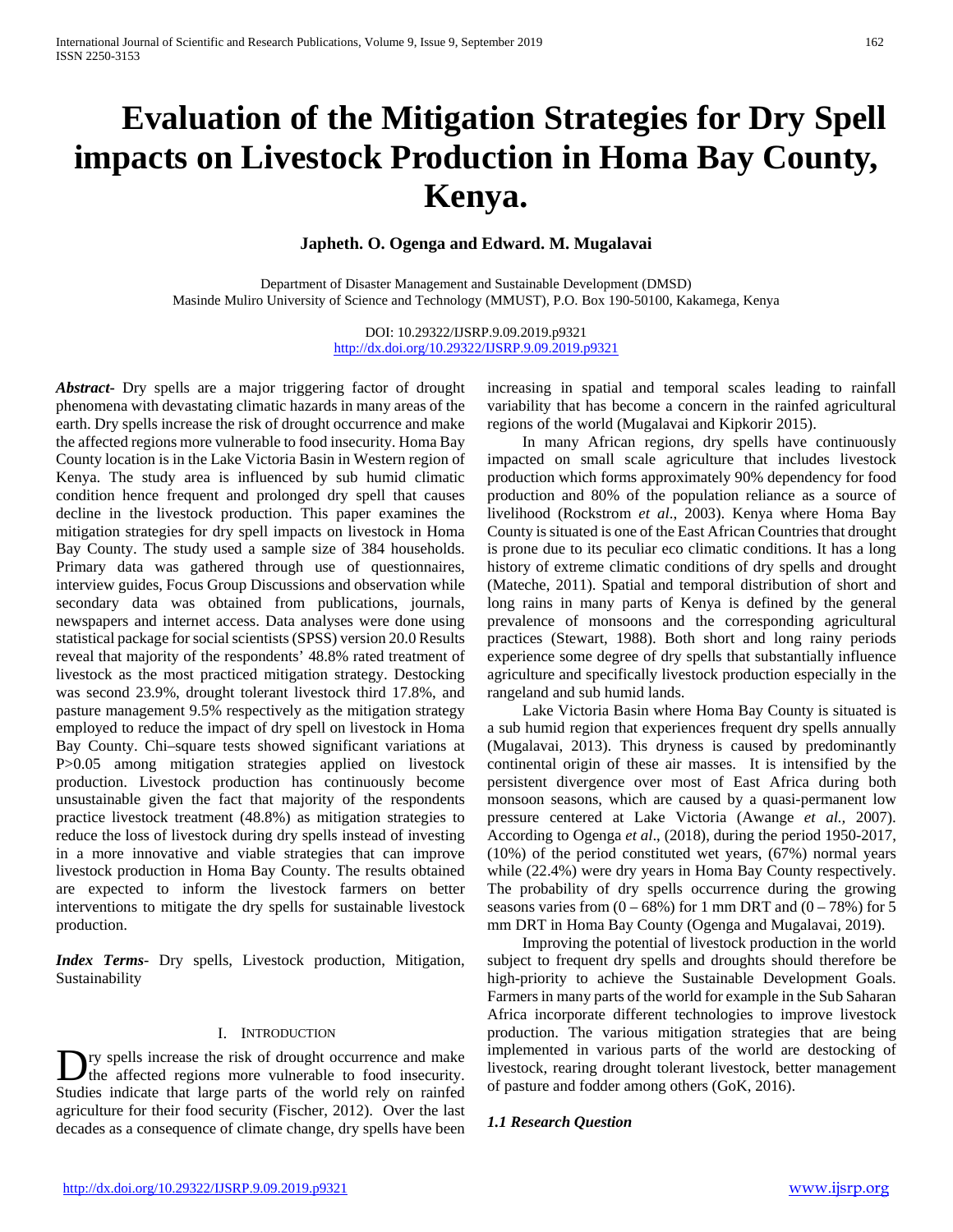What are the mitigation strategies for dry spells impacts on livestock in Homa Bay County?

#### II. MATERIALS AND METHODS

#### *2.1 Study area*

 The study was carried out in Homa Bay County which is located in the Western part of Kenya in the former Nyanza province with an area of 3,154.7 km Square. It is bounded by latitude 0° 15' South and 0°52' South and longitudes 34° East and 35°" East. It has an altitude of 1146 m above the mean sea level (GoK, 2017).

#### *2.2 Research design and sampling procedure*

 Evaluation research design was used to examine the mitigation strategies for dry spell impacts on livestock in Homa Bay County. Additionally, the study utilized both qualitative and quantitative approaches. A sample size of 384 households was interviewed using questionnaires.

# *2.3 Analysis criteria of mitigation strategies in relation to dry spells impact on livestock (1950 -2017) in Homa Bay County*

The use of the  $(x^2)$  necessitates preparation of cross 2 tabulation of the variables which then generate significance test

results (Nachmias, 2001). Pearson Chi square ( $\chi^2$ ) test was done 2 to measure the association between the mitigation strategies (onfarm and off farm) of the small scale farmers with regard to dry spells impact on livestock in Homa Bay County. A test at 0.05% significance level was used to measure the variability in the mitigation strategies in relation to livestock production. All the quantitative data were analyzed using the Statistical Package for Social Scientists (SPSS) version 20.0

 The study took a multistage sampling approach where 50% sampling units as supported by Mugenda and Mugenda (2003) was used. According to Awange *et al*., (2007), the most affected sub counties by dry spells and droughts were the peripheral ones neighbouring Lake Victoria, but for the wards that are located far away from the lake shores. These sub counties include Karachuonyo, Mbita, Homa Bay Town and Rangwe. The wards under these sub counties were purposively sampled given their

proximity to the lake shores that defines the rainfall variability in the areas. The proportion of wards where the study was conducted were computed from the four sub counties based on 30 % sampling units as supported by Mugenda and Mugenda (2003).

 In-depth interviews were conducted using interview guides with 2 representatives from each organization including Ministry of Agriculture, Kenya Meteorological Department, Non Government Organizations and County disaster management committee totaling to Eight (8)These key informants were identified through a combination of simple random sampling, purposive and quota sampling techniques.

#### III. RESULTS AND DISCUSSIONS

## **3.1 Mitigation strategies for dry spell impacts on livestock production in Homa Bay County**

 The study sought to examine the mitigation strategies to dry spells impacts on livestock in the study area. Based on the on farm adaptation strategies to cope with the climate change and variability, small scale farmers and other governmental and Non Governmental stakeholders in Homa Bay have come up with various on-farm strategies to mitigate the effects of dry spells (FAO, 2010). The study therefore did not evaluate all the mitigation strategies for climate change and variability but the ones identified by the relevant stakeholders in Homa Bay County. The strategies that informed the study and formed the basis of evaluation are destocking, livestock treatment, rearing of drought tolerant livestock and pasture management.

 The on – farm mitigation and adaptation strategies captured in the Homa Bay County Integrated Plan 2013 to reduce dry spells impacts include destocking of livestock, pasture management that include pasture conservation and planting, rearing of drought resistant livestock and breeds and routine treatment of livestock from the diseases that frequently occur during dry spells (GoK, 2013). The results in Figure 3.1 show that majority of the respondents' (146) at 48.8% rates treatment of livestock as the most practiced mitigation strategy. Destocking is second 23.9% (72), drought tolerant livestock 17.8% (53), pasture management 9.5% (29) respectively are the mitigation strategy employed to reduce the impacts of dry spells on livestock production in Homa Bay County.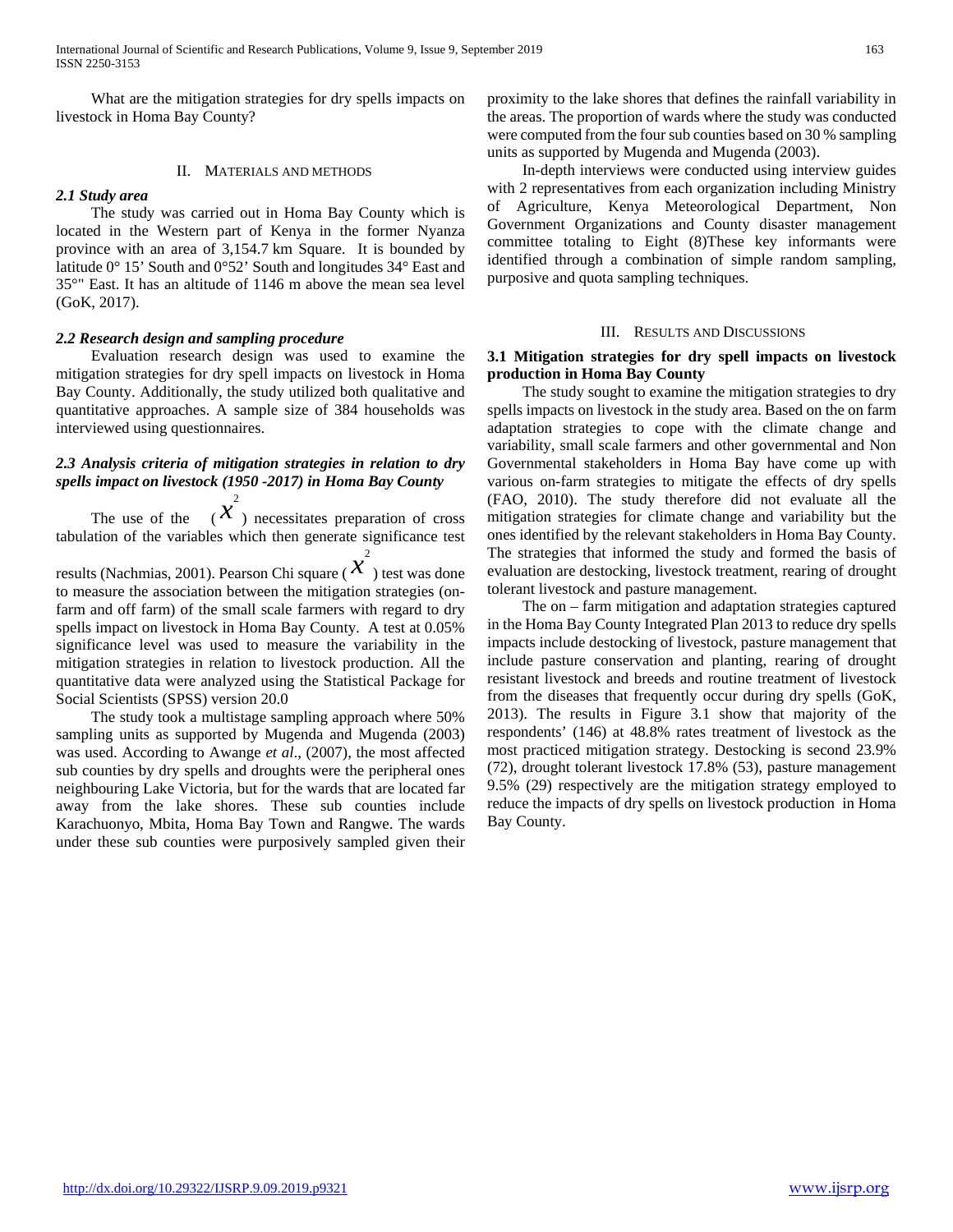

**Figure 3.1: Mitigation strategies for livestock production during dry spell periods in Homa Bay County, Kenya Source**: Field Data (2017)

Chi Square test value ( $X^2$ <sup>3,0.05</sup> = 53.86) conducted on the data showed that there was low significance at (P>0.05) level that indicated variations in livestock mitigation strategies for improved livestock production during dry spell periods in Homa Bay County. Livestock keeping is one of the major forms of livelihoods amongst fishing and crop farming in Homa Bay County. From the FGDs, livestock suffer great impacts in the event of dry spells. Different mitigation strategies such as destocking, treatment of the livestock, pasture management and rearing of drought tolerant stocks were evaluated on their effectiveness to reduce the impact of dry spells in the County.

## **3.2 Use of destocking as a strategy in mitigating dry spells impacts on livestock in Homa Bay County**

 The different forms of feed like pasture and water get depleted in areas of overstocking and this leaves a good number of livestock susceptible to drought. The dry spells reduces productivity and even the quality of the products. Destocking during the dry spells situation helps the farmers to reduce the pressure on the available pasture and water and is widely practiced in pastoralist communities in many parts of Sub Saharan Africa and it is meant to limit the environmental shocks to the livestock (Ngaira, 1999). However, compared to the pastoralist community, the agro pastoralists are more vulnerable to the drought impacts that majorly affect their livelihoods and food security (Nyariki *et al*., 2005).

 To reduce grazing pressure on drought stressed pasture, the stock density has to be cut down. The number of livestock per grazing acre should be reduced to minimize grazing pressure (Salem, 2010). Relocation of the animals which involves temporary movement of livestock to new and better forage areas was found to be one of the most practiced strategies (23.9%) in Homa Bay County. Many small scale farmers relocate their livestock to areas which have limited impact of dry spells.

 Information gathered from key informants indicated that during prolonged dry spells and drought, some farmers in Homa Bay County were forced to send their excess livestock "*riembo jamni*" to their relatives living in non affected or better of regions in terms of pasture and water. It was established that Lambwe valley is known to have better forage even during droughts. Farmers therefore relocate their excess or all their livestock to their relatives living in those areas. Relocation as a form of destocking is a strategy has been historically practiced to increase feed reserves during the dry periods in many parts of the world including many parts of Kenya (Barrow *et al*., 2002). Many of the respondents did not practice it given the fact that there have been frequent droughts in the area that has left so many households without or with very few livestock. This then justifies the percentage of the respondents doubting the effectiveness of the strategy to limit dry spell impacts in the area of study

#### **3.3 Use of livestock treatment as a strategy in mitigating dry spells impacts on livestock in Homa Bay County**

 During dry spells, livestock are under stress which increases their susceptibility to outbreak of diseases (De la Rocque *et al.,* 2008). Some of the diseases are caused by increased occurrence of pests while others are due to the low immunity from the insufficient and low nutrient feed they consume. Frequent examination and routine practices to prevent the diseases of the livestock are hence required to certify their wellbeing and care. This increases production of the livestock hence increased food security.

 Based on the results from Figure 3.1, treatment of livestock (48.8%) immerged as the most practiced by the residents of Homa Bay County. It therefore indicates the high number of disease cases during the dry spells. It was established that the high cases of disease occurrences that subject the farmers to seek for medical treatment of their livestock may have great economical impact to the poor farmer.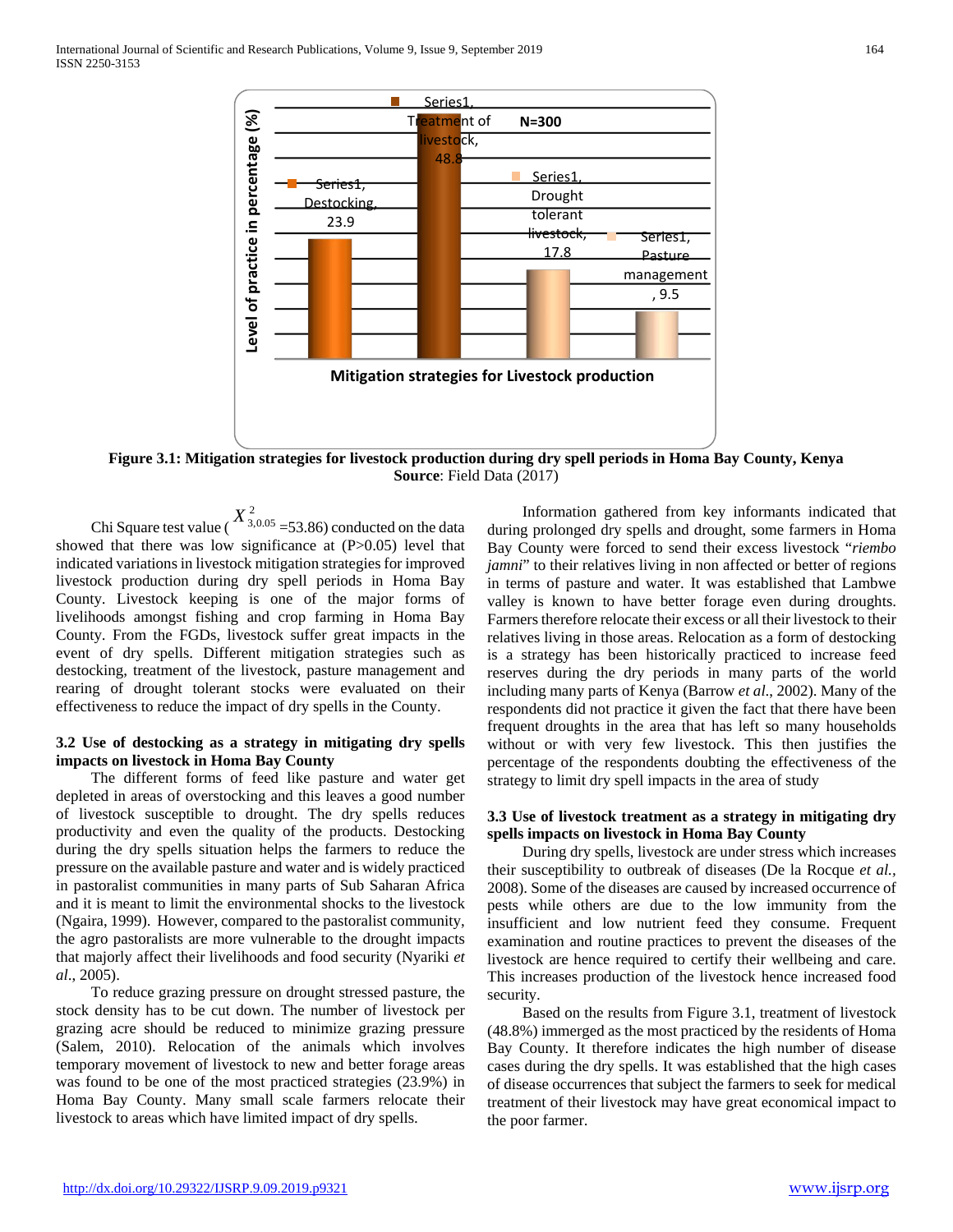From the focus group discussions, it was found out that the livestock are very vulnerable to diseases and pests like tsetse fly that increases in number during dry spells. Despite the high number showing livestock treatment as highly practiced, many livestock suffer with reduced production and causes loss of livestock. Many of the farmers use the individual members of the community who are not qualified as veterinary officers. The situation is worsened due to the low numbers of government veterinary extension officers in the County to service all the farmers (GoK, 2016). The low veterinary officer ratio to number of farmers makes many livestock vulnerable to wrong diagnosis and wrong prescription that leads to high loss of livestock during prolonged dry spells.

 The intervention program funded by Kenyan and Swedish government with the objective of transforming agriculture into an innovative, commercial oriented modern industry to alleviate poverty and improve food security in Homa Bay is however under implementation (GoK, 2016). The intervention is to disseminate information and coordinate other stake holders in value addition development to livestock. It is geared towards dairy value chain addition to transform livestock keeping in the County through vaccination. This effort is necessary in order to reach all the small scale farmers in Homa Bay County.

# **3.4 Rearing drought tolerant livestock to mitigate dry spells impacts on livestock in Homa Bay County**

 Livestock such as cattle, goats and sheep were regarded for their social value like paying bride price in Homa Bay County. Based on Figure 3.1, rearing of drought tolerant livestock (17.8%) was rated the third as one of the mitigation strategies for the dry spell impacts. Most of the livestock bred in Homa Bay are of African indigenous type such as zebu cattle, red maasai sheep and the small East African goats (GoK, 2013). Several breeds of zebu and zenga are able to withstand very harsh environmental conditions where those characteristics have risen through evolutionary adaptation (Hansen, 2004).

 Terefe *et al*. (2015) observes that apart from the unique physical morphological feature that distinguishes them from other livestock, the African livestock like cattle, goats have non-visible traits like disease resistant and drought tolerant characteristics. The animals have an investment value where they can be sold during hardship like drought to get access to food from the market. The African indigenous livestock generally performs poorly in terms of productivity but their selection is purely based on their ability to survive in harsh conditions like prolonged dry spells (De Roos *et al*., 2008).

 From the focus group discussions, many of the residents indicated that they keep the African indigenous livestock given the fact that many of the exotic cattle cannot survive due to their high susceptibility to high temperature in the region. It was established however that the livestock are not entirely kept to enhance food security but for their sentimental value like paying medical bills, school fees and paying dowry when needed. In this regard, majority of respondents were not of the opinion that the drought tolerant livestock have helped in mitigating the impact of dry spells when they occur.

 There exists very limited commercial development of livestock resources save for the dairy goats by Heifer International and South Nyanza Community Development project SNCDP) an

IFAD/GoK initiative in Homa Bay town, Karachuonyo, Suba and Ndhiwa Sub Counties of Homa Bay County. Due to low economic power and other environmental constraints like drought, the residents can only practice small scale household rearing of livestock that fail to improve their food insecurity status. There is need therefore for all stakeholders from the County government, NGOs, local community development groups and individual farmers to take advantage of the suitable breeds of livestock and increase the status of livestock development for increased food security in Homa Bay County.

## **3.5 Use of pasture and fodder management for livestock to mitigate dry spells impacts on livestock in Homa Bay County**

 Dry spells conditions occur when there is no rain or other forms of precipitation over prolonged period of time. Reduced rainfall causes water shortage and reduced soil moisture content hence low quality and quantity of forage (Salem, 2003). Unchecked grazing or browsing can cause long term damage to pasture if not adequately managed. Overstocking and increased harsh climatic conditions can greatly destroy the available pasture for livestock resulting to low productivity.

 It was established that most of the Homa Bay County residents are small scale farmers of livestock who depend on natural pasture for their livestock feed. Ndathi *et al*. (2013) observes that the most common feed resource for ASALs of Kenya are browse and natural pastures comprising of grasses and locally available legumes. This is due to the types of livestock which are mostly of indigenous types characterized by the ability to walk long distances in such of pasture and water. Large East African Zebu in Kenya are classified in same subgroup of cattle that can survive in very poor pasture, scarce water and have very good walking ability (Rege and Tawah, 2006). This explains why very few respondents regard other pasture management strategies as effective in reducing the dry spell impacts on livestock.

 Due to increasing shocks as result of harsh climatic conditions in the County, some farmers have resolved into some farmers engage emerging forms of pasture management like feed conservation and diversification (GoK, 2016). It was established that through partners, ICIPE has initiated a push pull technology that has significantly benefited dairy farming in some parts of the County. The initiative is based on promoting Napier grass (silverleaf desmodium) that is of high quality dairy fodder to the farmer that has promisingly yielded some increase in livestock production.

 It was established from the focus group discussions that other forms of pasture management in Homa Bay County though practiced by very few farmers include; pasture buying from the residents that are not much affected by the dry spells and pasture conservation where the livestock farmers have resorted to planting given species that are regarded to posses great nutritional value to livestock. However, there have been other challenges related to maintenance given the little knowledge among the farmers. Mnene (2006) observes that sown pastures are labour intensive and require given skills to maintain and expect better production for livestock.

 The main strategy of preservation of pasture is in form of standing hay or cutting and bailing. However, Ndathi *et al*., (2012) observes that many farmers don't conserve the harvested feeds well due to low skills and inadequate conservation structures. This